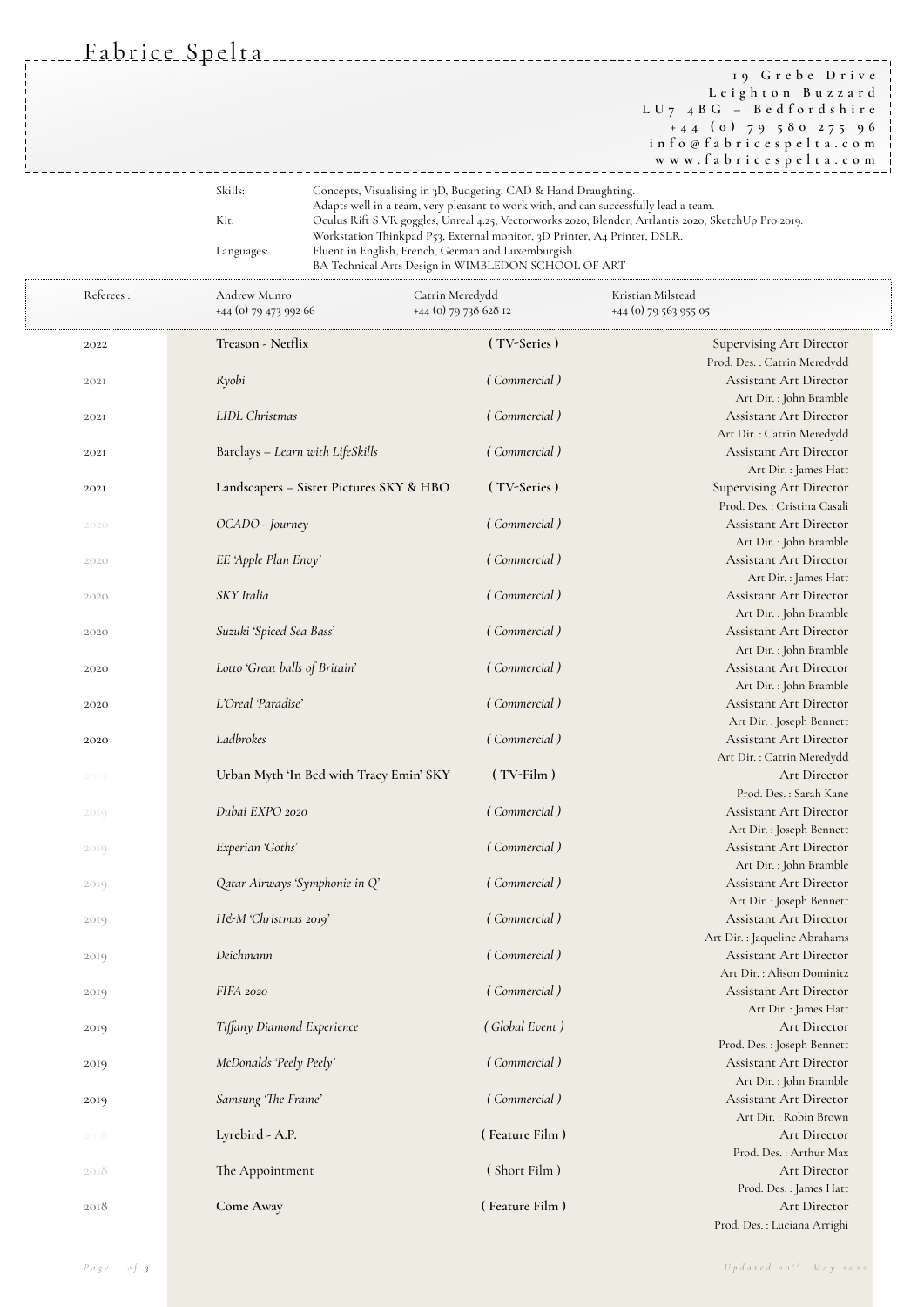| 2018 | Black Mirror - EP2 - Bandersnatch | (TV-Series)        | <b>Supervising Art Director</b><br>Prod. Des. : Catrin Meredydd                        |
|------|-----------------------------------|--------------------|----------------------------------------------------------------------------------------|
| 2017 | Killing Eve - BBC America - AMC   | (TV-Series)        | <b>Supervising Art Director</b><br>Prod. Des.: Kristian Milsted                        |
| 2017 | Audible                           | (Commercial)       | <b>Assistant Art Director</b><br>Art Dir. : James Hatt                                 |
| 2017 | Schweppes                         | (Commercial)       | <b>Assistant Art Director</b><br>Art Dir. : James Hatt                                 |
| 2017 | Victoria - S2 ITV                 | (TV-Series)        | <b>Supervising Art Director</b><br>Prod. Des.: Michael Howells                         |
| 2016 | Hyundai - Big Idea 2              | (Commercial)       | <b>Assistant Art Director</b>                                                          |
| 2016 | McVitie's                         | (Commercial)       | Art Dir. : John Bramble<br><b>Assistant Art Director</b>                               |
| 2016 | Gatorade                          | (Commercial)       | Art Dir.: Robin Brown<br><b>Assistant Art Director</b>                                 |
| 2016 | League of Angels II               | (Commercial)       | Art Dir. : John Bramble<br><b>Assistant Art Director</b>                               |
| 2016 | Prego - Love the Splatter         | (Commercial)       | Art Dir. : John Bramble<br><b>Assistant Art Director</b>                               |
| 2016 | Activia - In Sync                 | (Commercial)       | Art Dir. : John Bramble<br><b>Assistant Art Director</b><br>Art Dir. : Alison Dominitz |
| 2015 | Victoria - SI ITV                 | (TV-Series)        | <b>Supervising Art Director</b><br>Prod. Des.: Michael Howells                         |
| 2015 | Churchill's Secret - ITV          | $(TV\text{-Film})$ | <b>Supervising Art Director</b><br>Prod. Des.: Michael Howells                         |
| 2015 | Halifax                           | (Commercial)       | Assistant Art Director                                                                 |
| 2015 | Mr. Burberry                      | (Commercial)       | Art Dir. : John Bramble<br><b>Assistant Art Director</b>                               |
| 2014 | Birthday - Sky Arts               | $(TV\text{-Film})$ | Art Dir.: Michael Howells<br>Art Director                                              |
| 2014 | Rimmel                            | (Commercial)       | Prod. Des. : Alice Normington<br><b>Assistant Art Director</b>                         |
| 2014 | Guinness - John Hammond           | (Commercial)       | Art Dir. : Nicholas Ellis<br><b>Assistant Art Director</b>                             |
| 2014 | <b>Walkers Crisps</b>             | (Commercial)       | Art Dir. : Joseph Bennett<br>Assistant Art Director                                    |
| 2014 | H&M                               | (Commercial)       | Art Dir. : John Bramble<br><b>Assistant Art Director</b>                               |
| 2014 | Carlsberg - World Cup             | (Commercial)       | Art Dir. : Alison Dominitz<br><b>Assistant Art Director</b>                            |
| 2013 | The Game - BBC I                  | (TV-Series)        | Art Dir. : John Bramble<br><b>Supervising Art Director</b>                             |
| 2013 | Chickens - Sky 1                  | (TV-Series)        | Prod. Des.: Michael Howells<br><b>Art Director</b>                                     |
| 2013 | <b>Walkers Crisps</b>             | (Commercial)       | Prod. Des. : Julian Nagel<br><b>Assistant Art Director</b>                             |
| 2012 | Blackwood                         | (Feature Film)     | Art Dir. : John Bramble<br><b>Supervising Art Director</b>                             |
| 2012 | Rimmel with Kate Moss             | (Commercial)       | Prod. Des.: Michael Howells<br><b>Assistant Art Director</b>                           |
| 2012 | Argos                             | (Commercial)       | Art Dir.: Nicholas Ellis<br><b>Assistant Art Director</b>                              |
| 2012 | Direct Line Business              | (Commercial)       | Art Dir. : Sarah Kane<br><b>Assistant Art Director</b>                                 |
| 20II | Cardinal Burns - E4               | (TV-Series)        | Art Dir. : John Bramble<br>Art Director                                                |
| 20II | Lynx                              | (Commercial)       | Prod. Des. : Julian Nagel<br><b>Assistant Art Director</b>                             |
| 20II | Littlewoods Christmas             | (Commercial)       | Art Dir. : John Bramble<br><b>Assistant Art Director</b>                               |
| 20II | Oral B                            | (Commercial)       | Art Dir. : John Bramble<br><b>Assistant Art Director</b>                               |
| 20II | The Fades - BBC 3 (Ep. 4,5,6)     | (TV-Series)        | Art Dir. : John Bramble<br><b>Art Director</b>                                         |
| 20II | Truth or Dare                     | (Feature Film)     | Prod. Des.: Cat Meredydd<br>Art Director                                               |